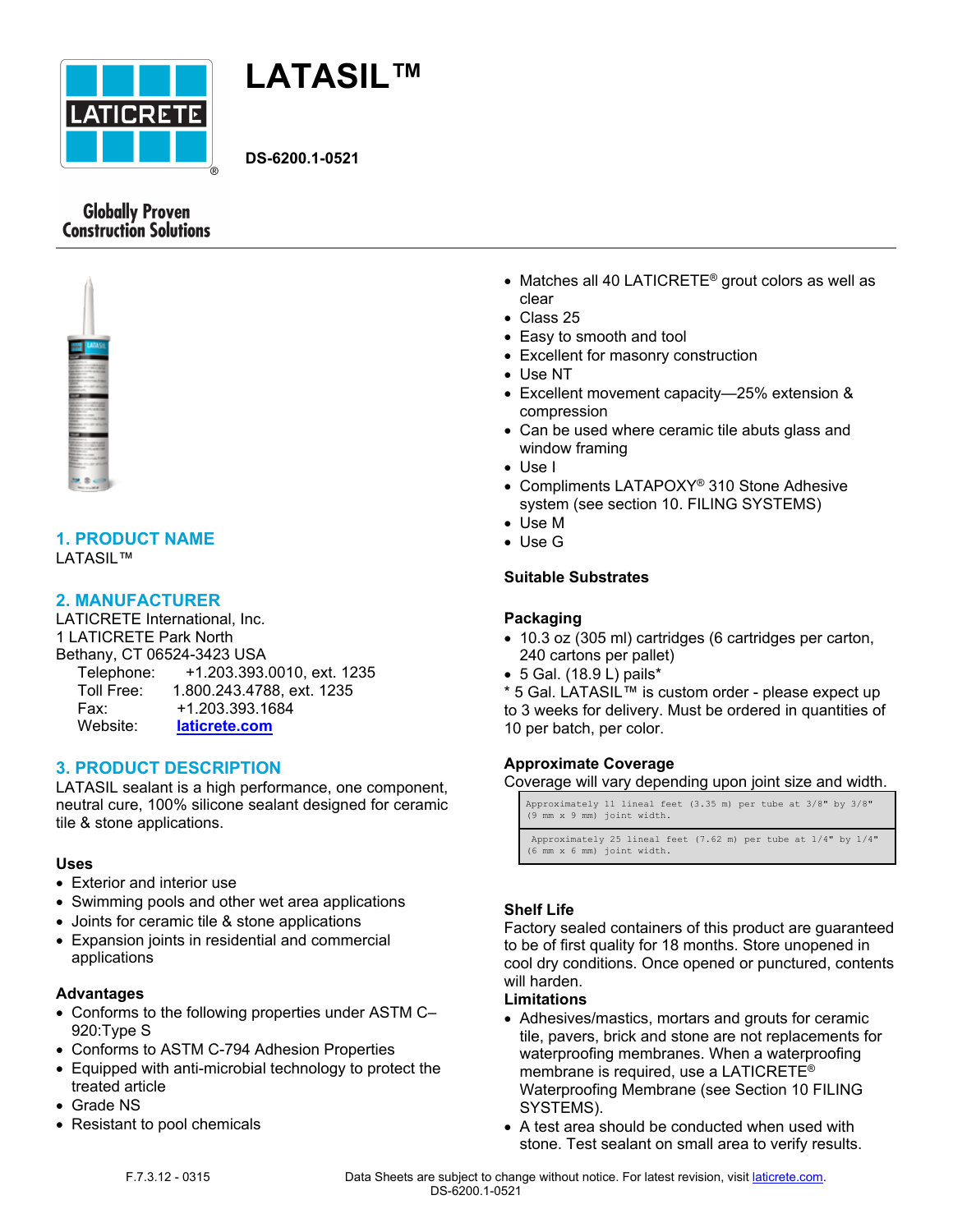- Use LATASIL 9118 Primer for porous stone and tile and for wet area applications. Conduct a test area to verify results.
- Not for use in applications where physical abuse or abrasion is likely.
- Do not use on or adjacent to building materials that may bleed oils, plasticizers or solvent materials such as impregnated wood, oil based caulks, green or partially vulcanized rubber gaskets or tapes.
- For stone installations, test a small area to check for any fluid migration and to verify results.
- Not a structural glazing adhesive.
- Joint depth should not exceed 1/2" (12 mm) thickness (use backer rod for deeper joints).
- Joint width should not exceed 1" (25 mm) and be narrower than 1/8" (3 mm).
- For perimeter sealing or expansion joint design, the ratio of the joint width to sealant depth should be roughly 2:1.
- Cannot be painted.

# **Cautions**

- Consult SDS for safety information.
- Protect finished work from traffic and exposure to water until fully cured, generally 24 hours at 70°F (21°C).
- Sealant must cure a minimum of 4 days at 70°F (21°C)/50% R.H. prior to exposing to continuous water submersion.
- However, the other tile/stone installation materials (e.g. mortars, membranes. grouts) must cure a minimum of 14 days at 70°F (21°C)/50% R.H. prior to exposing to continuous water submersion.
- Maintain surface temperature between 40°F (4°C) and 90°F (32°C) during installation and for 24 hours thereafter.
- Keep out of reach of children.
- If uncured sealant comes in contact with skin, wash with soap and water immediately.
- Always use LATASIL with adequate ventilation and avoid prolonged breathing of vapor and prolonged skin contact.
- 4. TECHNICAL DATA
- Applicable Standard
- Adhesion performance according to ASTM C– 794.Conforms to ASTM C–920 Sealant classification.

# **4. TECHNICAL DATA**







# **Applicable Standard**

• Adhesion performance according to ASTM C-794.Conforms to ASTM C–920 Sealant classification.

# **Physical Properties**

| Service Temperature Range                         | $-40^{\circ}$ F (-40°C) to +350°F<br>$(177^{\circ}C)$ |
|---------------------------------------------------|-------------------------------------------------------|
| Sag or Slump                                      | None                                                  |
| Tack Free Time at 77°F (25°C), 50%<br><b>RH</b>   | 17 Minutes                                            |
| Tooling Time                                      | 7-10 Minutes                                          |
| Durometer Hardness-Shore A                        | 27                                                    |
| Tensile Strength                                  | 280 psi (1.9 Mpa)                                     |
| Dynamic Joint Movement                            | $+/-25%$                                              |
| Weatherability, 10,000 hours QUV<br>Weatherometer | No Change                                             |

Specifications subject to change without notification. Results shown are typical but reflect test procedures used. Actual field performance will depend on installation methods and site conditions.

# **5. INSTALLATION**

• Preparation Clean all joints and surfaces to receive sealant, removing all foreign matter and contaminants such as grease, oil, dust, water, frost, surface dirt, old sealants and protective coatings. Metal, glass and plastic surfaces should be cleaned by mechanical or solvent procedures. Simple detergent or soap and water treatments are not acceptable. In all cases where utilized, solvents should be wiped on and off with clean, oil and lint free cloths. When using any solvent always follow solvent manufacturer's safety, handling and installation recommendations. Application Substrates For Priming Use LATASIL 9118 Primer for these substrates: Stainless Steel Sandstone \* Metal Limestone (or other Porous Stones) PVC Fiber Reinforced Cement Subject to testing and approval by. Actual stone samples to be provided for testing. Swimming Pool Application: Use LATASIL 9118 Primer for all permanent wet area applications. For underwater or continuous wet area applications, polyethylene foam backer rod is recommended. Use polyethylene bond breaker tape on joints too shallow to accommodate foam rod. Polyethylene backer rod is "closed cell" which is water repellent. General Installation Instructions: Use polyurethane or polyethylene foam backer rod for